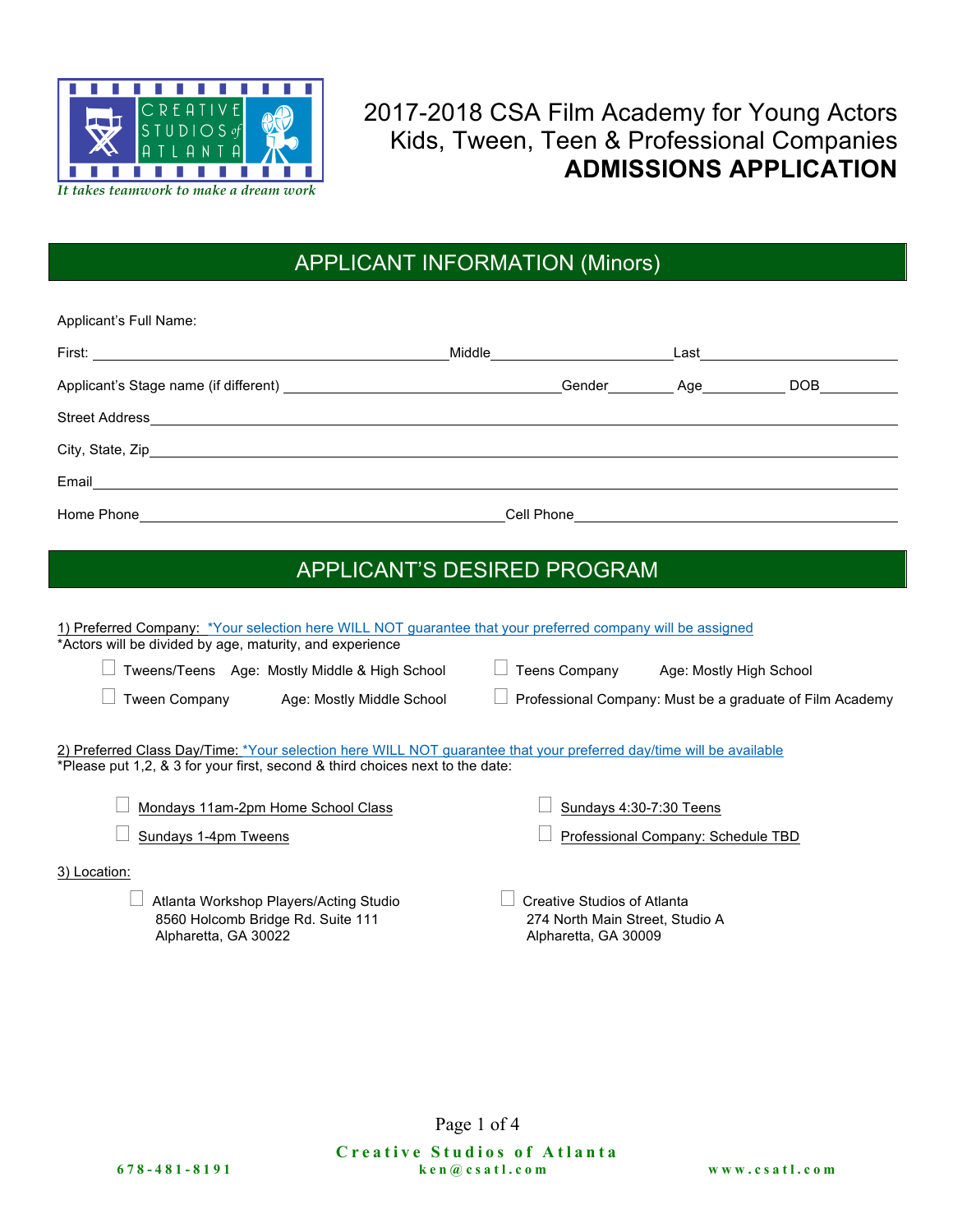## APPLICANT'S FAMILY INFORMATION

#### **PARENTS/GUARDIANS INFORMATION**

| (If applicable)                                                                                                                                                                                                                |                     |           |                 |                                                                                                                                                                                                                                |  |
|--------------------------------------------------------------------------------------------------------------------------------------------------------------------------------------------------------------------------------|---------------------|-----------|-----------------|--------------------------------------------------------------------------------------------------------------------------------------------------------------------------------------------------------------------------------|--|
|                                                                                                                                                                                                                                |                     |           |                 |                                                                                                                                                                                                                                |  |
|                                                                                                                                                                                                                                |                     |           |                 |                                                                                                                                                                                                                                |  |
|                                                                                                                                                                                                                                |                     |           |                 |                                                                                                                                                                                                                                |  |
|                                                                                                                                                                                                                                |                     |           |                 | Cell Phone Contract Contract Contract Contract Contract Contract Contract Contract Contract Contract Contract Contract Contract Contract Contract Contract Contract Contract Contract Contract Contract Contract Contract Cont |  |
| Check one for each category:                                                                                                                                                                                                   |                     |           |                 |                                                                                                                                                                                                                                |  |
| A) Marital Status                                                                                                                                                                                                              | Married             | Separated | $\Box$ Divorced |                                                                                                                                                                                                                                |  |
| B) Actor Resides with:                                                                                                                                                                                                         | <b>Both Parents</b> | Mother    | $\Box$ Father   |                                                                                                                                                                                                                                |  |
| C) Actor's Legal Guardian(s):                                                                                                                                                                                                  | <b>Both Parents</b> | Mother    | $\Box$ Father   |                                                                                                                                                                                                                                |  |
| <b>SIBLING INFORMATION</b>                                                                                                                                                                                                     |                     |           |                 |                                                                                                                                                                                                                                |  |
|                                                                                                                                                                                                                                |                     |           |                 | Age                                                                                                                                                                                                                            |  |
| Name experience and the contract of the contract of the contract of the contract of the contract of the contract of the contract of the contract of the contract of the contract of the contract of the contract of the contra |                     |           |                 | Age and the state of the state of the state of the state of the state of the state of the state of the state o                                                                                                                 |  |
|                                                                                                                                                                                                                                |                     |           |                 | Age                                                                                                                                                                                                                            |  |
|                                                                                                                                                                                                                                |                     |           |                 |                                                                                                                                                                                                                                |  |

# APPLICANT'S ACADEMIC & WORK HISTORY

| 1) Current School Attended                                                                                        |  |
|-------------------------------------------------------------------------------------------------------------------|--|
| Name of School<br>Name of School                                                                                  |  |
| School Type: $\Box$ Public $\Box$ Independent/Private $\Box$ Charter<br>Homeschooled<br>Student/Teacher Ratio: to |  |
| 2) Do you have an agent?                                                                                          |  |
| $\Box$ Yes $\Box$ No<br>3) Do you have a manager?                                                                 |  |
| 4) What would you say have been your 3 greatest accomplishments to date?____________________________              |  |
| Page 2 of 4<br>Creative Studios of Atlanta                                                                        |  |
| PHONE: 404-355-4588<br>info@csatl.com www.csatl.com FAX: 404-355-4242                                             |  |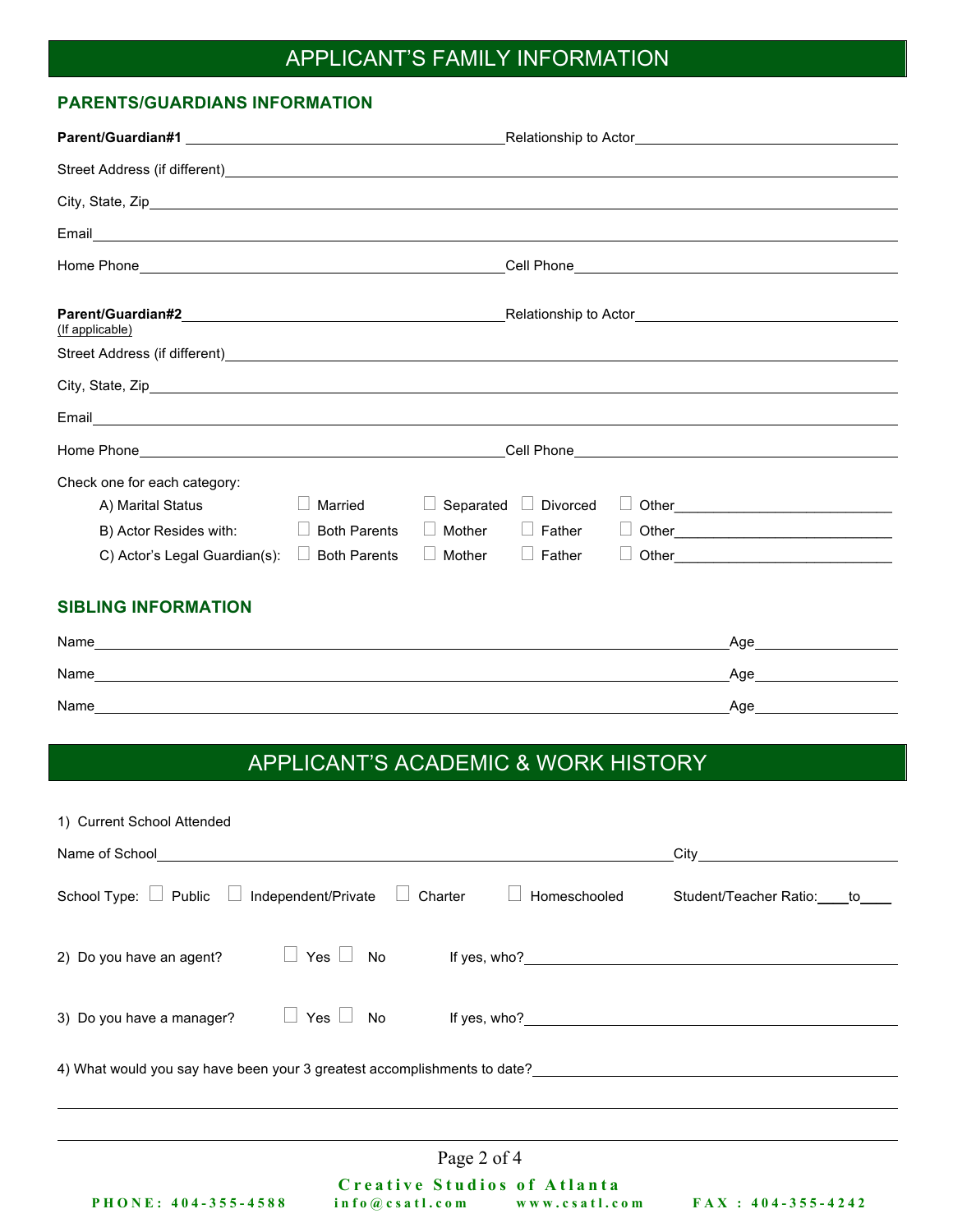| 5) Have you attended acting classes and/or acting workshops before? $\Box$ Yes $\Box$ |                        | No                                                                                                                                                                                                                             |
|---------------------------------------------------------------------------------------|------------------------|--------------------------------------------------------------------------------------------------------------------------------------------------------------------------------------------------------------------------------|
| If yes, $\Box$ Stage<br>$\Box$                                                        | Film<br>$\Box$<br>Both |                                                                                                                                                                                                                                |
|                                                                                       |                        | If Yes, Please describe previous classes and/or workshops taken: (When, Instructor, Brief Class description) _________________________<br>,我们也不会有什么。""我们的人,我们也不会有什么?""我们的人,我们也不会有什么?""我们的人,我们也不会有什么?""我们的人,我们也不会有什么?""我们的人     |
|                                                                                       |                        | 6) Have you worked on set before? $\Box$ Yes $\Box$ No If yes, please list the role(s) they have had and where/when the shoot took place                                                                                       |
|                                                                                       |                        | _If yes, was it a paid role? $\Box\,$ Yes $\,\Box\,$<br>No                                                                                                                                                                     |
|                                                                                       |                        | <b>ADDITIONAL INFORMATION</b>                                                                                                                                                                                                  |
| 1) Do you have a mentor? □ Yes □ No                                                   |                        |                                                                                                                                                                                                                                |
|                                                                                       |                        | 2) What factors are most important to you when you consider where to foster the growth of your acting career? What do you want to                                                                                              |
|                                                                                       |                        |                                                                                                                                                                                                                                |
|                                                                                       |                        |                                                                                                                                                                                                                                |
|                                                                                       |                        | 5) What are your hobbies and what extra-curricular activities, programs or other classes are you involved in?<br>Same the standard in 2000 involved in 2000 in 2000 in 2000 in 2000 in 2000 in 2000 in 2000 in 2000 in 2000 in |
|                                                                                       |                        |                                                                                                                                                                                                                                |

Page 3 of 4

**Creative Studios of Atlanta PHONE: 404 - 355 - 4588 info@csatl.com www.csatl.com FAX : 404 - 355 - 4242**